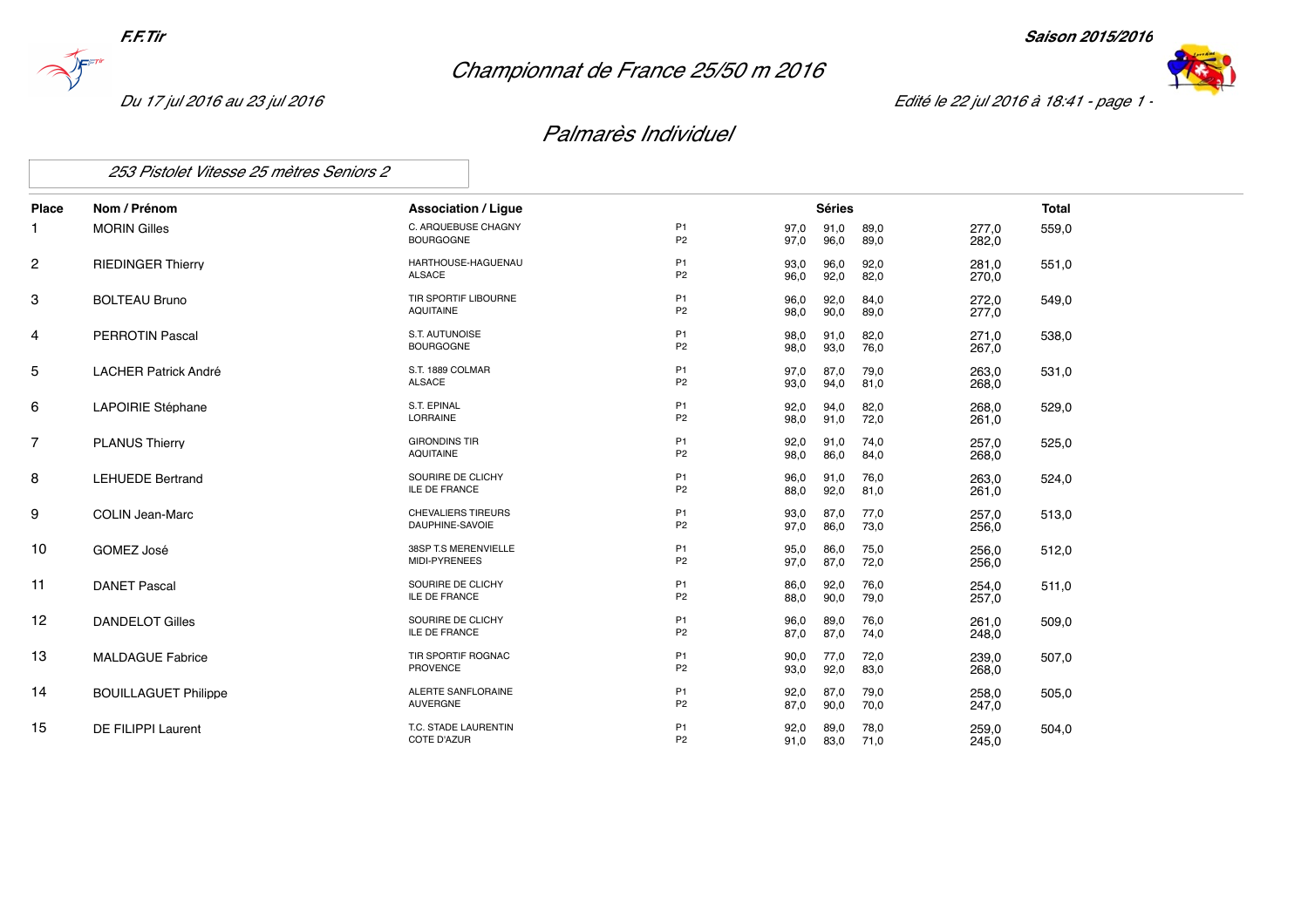*Championnat de France 25/50 m 2016*





*Du 17 jul 2016 au 23 jul 2016 Edité le 22 jul 2016 à 18:41 - page 2 -*

## *Palmarès Individuel*

*253 Pistolet Vitesse 25 mètres Seniors 2*

| Place | Nom / Prénom                 | <b>Association / Ligue</b>                |                                  |              | <b>Séries</b> |              |                | <b>Total</b> |
|-------|------------------------------|-------------------------------------------|----------------------------------|--------------|---------------|--------------|----------------|--------------|
| 16    | SAVOURET Benoît              | A.S.A.L. LORIENT<br><b>BRETAGNE</b>       | P <sub>1</sub><br>P <sub>2</sub> | 90,0<br>87,0 | 94,0<br>85,0  | 71,0<br>76,0 | 255,0<br>248,0 | 503,0        |
| 17    | <b>MORVAN Pierre</b>         | S.T. AVIGNONNAISE<br>PROVENCE             | P <sub>1</sub><br>P <sub>2</sub> | 94,0<br>98,0 | 66,0<br>86,0  | 84,0<br>75,0 | 244,0<br>259.0 | 503,0        |
| 18    | <b>JACEK Richard</b>         | T.S. RIOMOIS<br>AUVERGNE                  | P <sub>1</sub><br>P <sub>2</sub> | 92,0<br>89,0 | 89,0<br>86,0  | 66,0<br>79,0 | 247,0<br>254.0 | 501,0        |
| 19    | <b>DUPONCHELLE Christian</b> | A.S.T. DURTALOIS<br>PAYS DE LA LOIRE      | P <sub>1</sub><br>P <sub>2</sub> | 87,0<br>90,0 | 92,0<br>79,0  | 79,0<br>73,0 | 258,0<br>242,0 | 500,0        |
| 20    | DELENNE Jean-Claude          | T.S. ANTIBES<br><b>COTE D'AZUR</b>        | P <sub>1</sub><br>P <sub>2</sub> | 91,0<br>90,0 | 85,0<br>83,0  | 74,0<br>72,0 | 250,0<br>245,0 | 495,0        |
| 21    | COCQUELIN Jacques            | CERCLE TIR. GASCONS<br>MIDI-PYRENEES      | P <sub>1</sub><br>P <sub>2</sub> | 83,0<br>85,0 | 92,0<br>70,0  | 83,0<br>78,0 | 258,0<br>233,0 | 491,0        |
| 22    | <b>ELLEINSTEIN Jean-Paul</b> | S.T. PONTOISE<br><b>ILE DE FRANCE</b>     | P <sub>1</sub><br>P <sub>2</sub> | 89,0<br>87,0 | 84,0<br>81,0  | 75,0<br>75,0 | 248.0<br>243,0 | 491,0        |
| 23    | <b>VILLERMAUX Bertrand</b>   | <b>C.T. MARENNAIS</b><br>POITOU-CHARENTES | P <sub>1</sub><br>P <sub>2</sub> | 73,0<br>92,0 | 87,0<br>80,0  | 74,0<br>80,0 | 234,0<br>252,0 | 486,0        |
| 24    | <b>ALBERTELLI Marco</b>      | C.S. ANDELYS<br>NORMANDIE                 | P <sub>1</sub><br>P <sub>2</sub> | 92,0<br>92,0 | 83,0<br>78,0  | 65,0<br>71,0 | 240,0<br>241,0 | 481,0        |
| 25    | <b>DESCHAMPS Christophe</b>  | MAROMME T.S.<br>NORMANDIE                 | P <sub>1</sub><br>P <sub>2</sub> | 92,0<br>96,0 | 87,0<br>84,0  | 60,0<br>60,0 | 239,0<br>240,0 | 479,0        |
| 26    | <b>LAROUBLE Eric</b>         | ASS. VOIRONNAISE T.S<br>DAUPHINE-SAVOIE   | P <sub>1</sub><br>P <sub>2</sub> | 88,0<br>83,0 | 81,0<br>81,0  | 64,0<br>81,0 | 233,0<br>245,0 | 478,0        |
| 27    | <b>BERNARD André</b>         | E.S. HAGONDANGE TIR<br>LORRAINE           | P <sub>1</sub><br>P <sub>2</sub> | 59,0<br>88,0 | 77,0<br>88,0  | 73,0<br>83,0 | 209.0<br>259,0 | 468,0        |
| 28    | <b>GUIHENEUF Jean</b>        | A.S.C. ESCOUBLACAISE<br>PAYS DE LA LOIRE  | P <sub>1</sub><br>P <sub>2</sub> | 47,0<br>89,0 | 85,0<br>80,0  | 80,0<br>85,0 | 212,0<br>254,0 | 466.0        |
| 29    | <b>RAMBAUD Patrick</b>       | C.T. MARENNAIS<br>POITOU-CHARENTES        | P <sub>1</sub><br>P <sub>2</sub> | 85,0<br>85,0 | 74,0<br>84,0  | 65,0<br>73,0 | 224,0<br>242,0 | 466,0        |
| 30    | <b>PETIT Bruno</b>           | S.T. COGNAC<br>POITOU-CHARENTES           | P <sub>1</sub><br>P <sub>2</sub> | 86,0<br>87,0 | 89,0<br>85,0  | 75,0<br>38,0 | 250,0<br>210,0 | 460,0        |